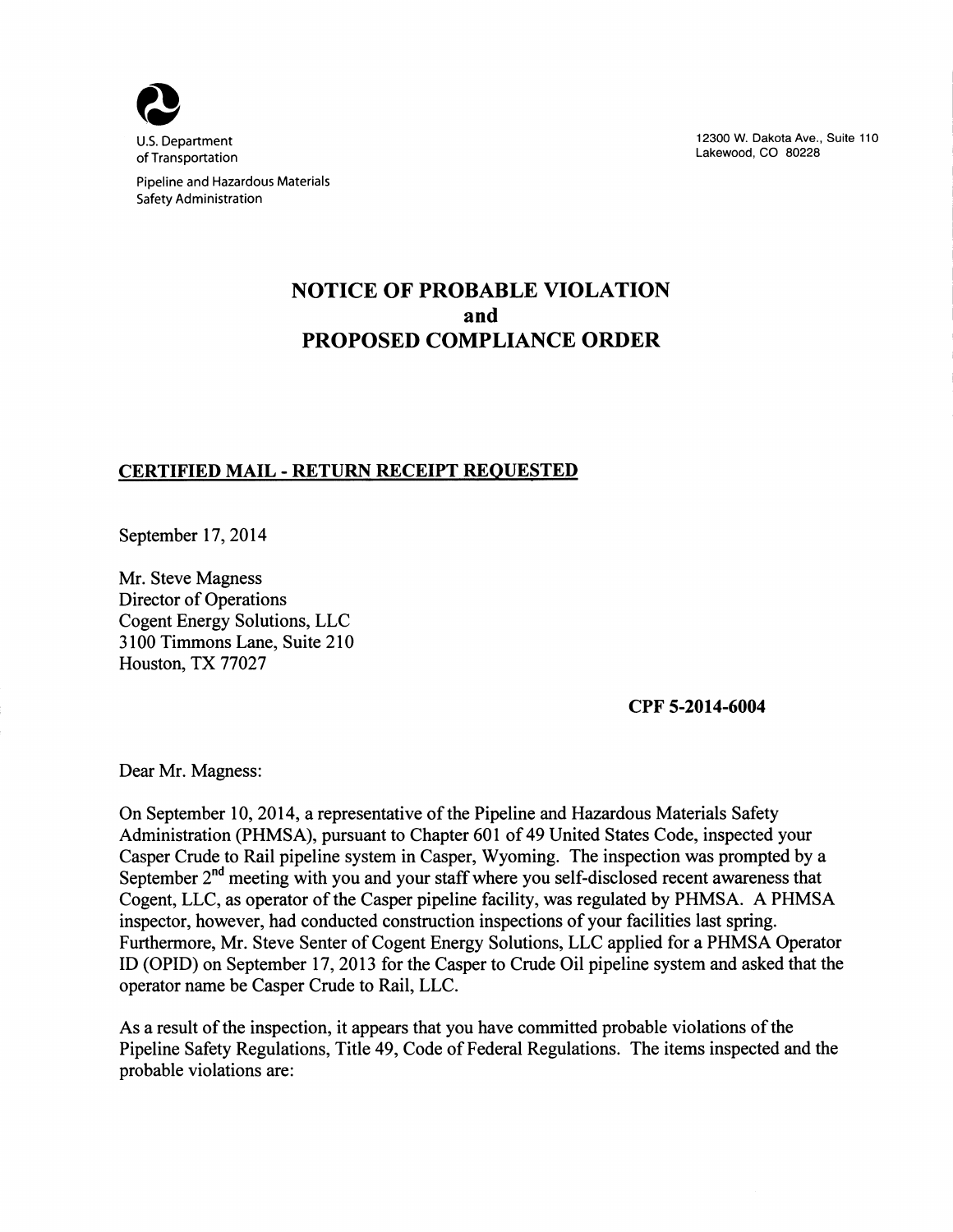1. §195.402 Procedural manual for operations, maintenance, and emergencies.

General. Each operator shall prepare and follow for each pipeline system a manual of written procedures for conducting normal operations and maintenance activities and handling abnormal operations and emergencies. This manual shall be reviewed at intervals not exceeding 15 months, but at least once each calendar year, and appropriate changes made as necessary to insure that the manual is effective. This manual shall be prepared before initial operations of a pipeline system commence, and appropriate parts shall be kept at locations where operations and maintenance activities are conducted.

At the time of the inspection, Cogent Energy Solutions, LLC (Cogent) did not have a manual of written procedures to comply with the requirements of§ 195.402(a) that could be applied to its crude oil pipeline system in Casper, Wyoming. Cogent's procedural manual consisted of little more than an outline of operational procedures required to run its transmission pipeline. The manual did not describe in any detail the specifics of pipeline operations, maintenance, or emergency response mandated by the other regulations in 49 CFR Part 195.

#### 2. §195.440 Public awareness.

Each pipeline operator must develop and implement a written continuing public education program that follows the guidance provided in the American Petroleum Institute's (API) Recommended Practice (RP) 1162 (IBR, see§ 195.3).

At the time of the inspection, Cogent had not developed and implemented a written continuing public education program that follows the guidance provided in the American Petroleum Institute's (API) Recommended Practice (RP) 1162.

#### 3. §194.101 Operators required to submit plans.

(a) Except as provided in paragraph (b) of this section, unless OPS grants a request from an Federal On-Scene Coordinator (FOSC) to require an operator of a pipeline in paragraph (b) to submit a response plan, each operator of an onshore pipeline facility shall prepare and submit a response plan to PHMSA as provided in §194.119. A pipeline which does not meet the criteria for significant and substantial harm as defined in §194.103(c) and is not eligible for an exception under §194.101(b), can be expected to cause substantial harm. Operators of substantial harm pipeline facilities must prepare and submit plans to PHMSA for review.

At the time of the inspection, Cogent had not submitted a response plan to PHMSA as required by § 194.119. PHMSA must review, and if necessary, approve the response plan. The plan is to be completed prior to pipeline operation.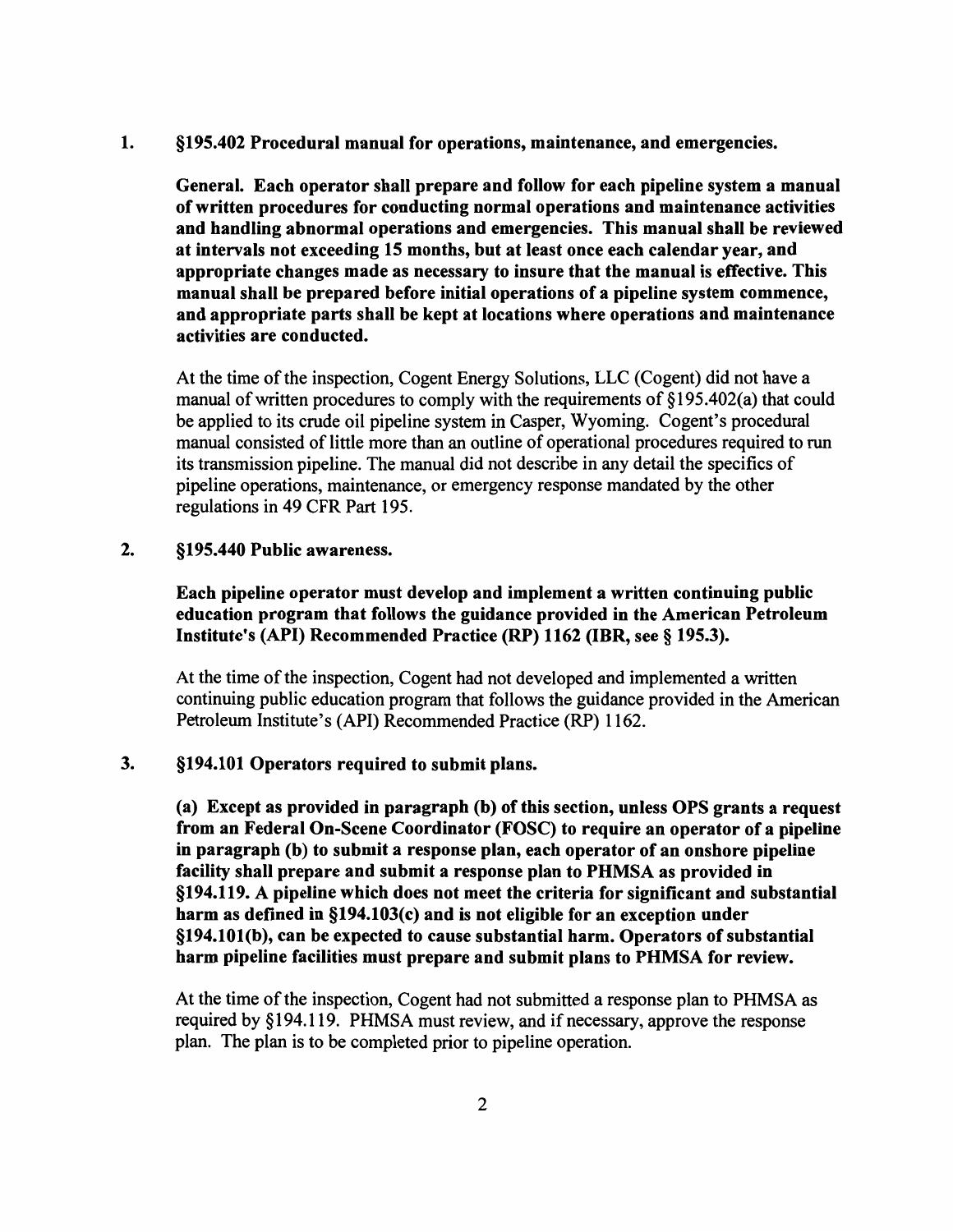## 4. §199.101 Anti-drug plan.

(a) Each operator shall maintain and follow a written anti-drug plan that conforms to the requirements of this part and the DOT Procedures. The plan must contain- (1) Methods and procedures for compliance with all the requirements of this part, including the employee assistance program;

(2) The name and address of each laboratory that analyzes the specimens collected for drug testing; and

(3) The name and address of the operator's Medical Review Officer, and Substance Abuse Professional; and,

( 4) Procedures for notifying employees of the coverage and provisions of the plan.

At the time of the inspection, Cogent had not prepared a written anti-drug plan that conforms to the requirements to the 49 Code of Federal Regulation, Part 199.

### Proposed Compliance Order

Under 49 United States Code, § 60122, you are subject to a civil penalty not to exceed \$200,000 per violation per day the violation persists up to a maximum of \$2,000,000 for a related series of violations. For violations occurring prior to January 4, 2012, the maximum penalty may not exceed \$100,000 per violation per day, with a maximum penalty not to exceed \$1,000,000 for a related series of violations

We have reviewed the circumstances and supporting documents involved in this case, and have decided not to propose a civil penalty assessment at this time.

With respect to items 1-4 pursuant to 49 United States Code § 60118, the Pipeline and

Hazardous Materials Safety Administration proposes to issue a Compliance Order to Cogent Energy Solutions, LLC. Please refer to the *Proposed Compliance Order,* which is enclosed and made a part of this Notice.

## Response to this Notice

Enclosed as part of this Notice is a document entitled *Response Options for Pipeline Operators in Compliance Proceedings.* Please refer to this document and note the response options. Be advised that all material you submit in response to this enforcement action is subject to being made publicly available. If you believe that any portion of your responsive material qualifies for confidential treatment under 5 U.S.C. 552(b), along with the complete original document you must provide a second copy of the document with the portions you believe qualify for confidential treatment redacted and an explanation of why you believe the redacted information qualifies for confidential treatment under 5 U.S.C. 552(b). If you do not respond within 30 days of receipt of this Notice, this constitutes a waiver of your right to contest the allegations in this Notice and authorizes the Associate Administrator for Pipeline Safety to find facts as alleged in this Notice without further notice to you and to issue a Final Order.

3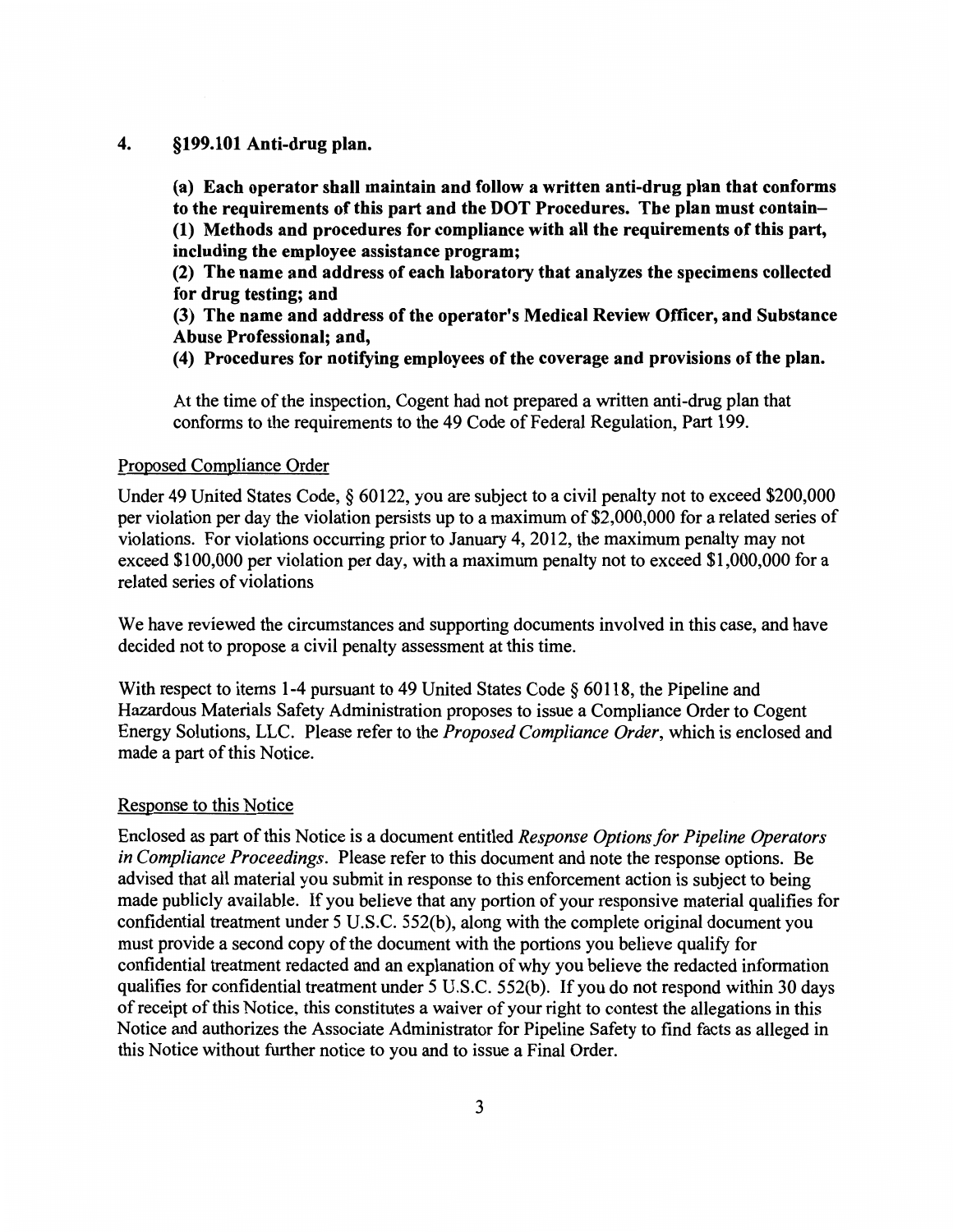In your correspondence on this matter, please refer to **CPF 5-2014-6004** and for each document you submit, please provide a copy in electronic format whenever possible.

Sincerely,  $2$  /  $\partial d a$ 

Chris Hoidal Director, Western Region Pipeline and Hazardous Materials Safety Administration

cc: PHP-60 Compliance Registry PHP-500 J. Kenerson (#145757)

Enclosures: *Proposed Compliance Order Response Options for Pipeline Operators in Compliance Proceedings*